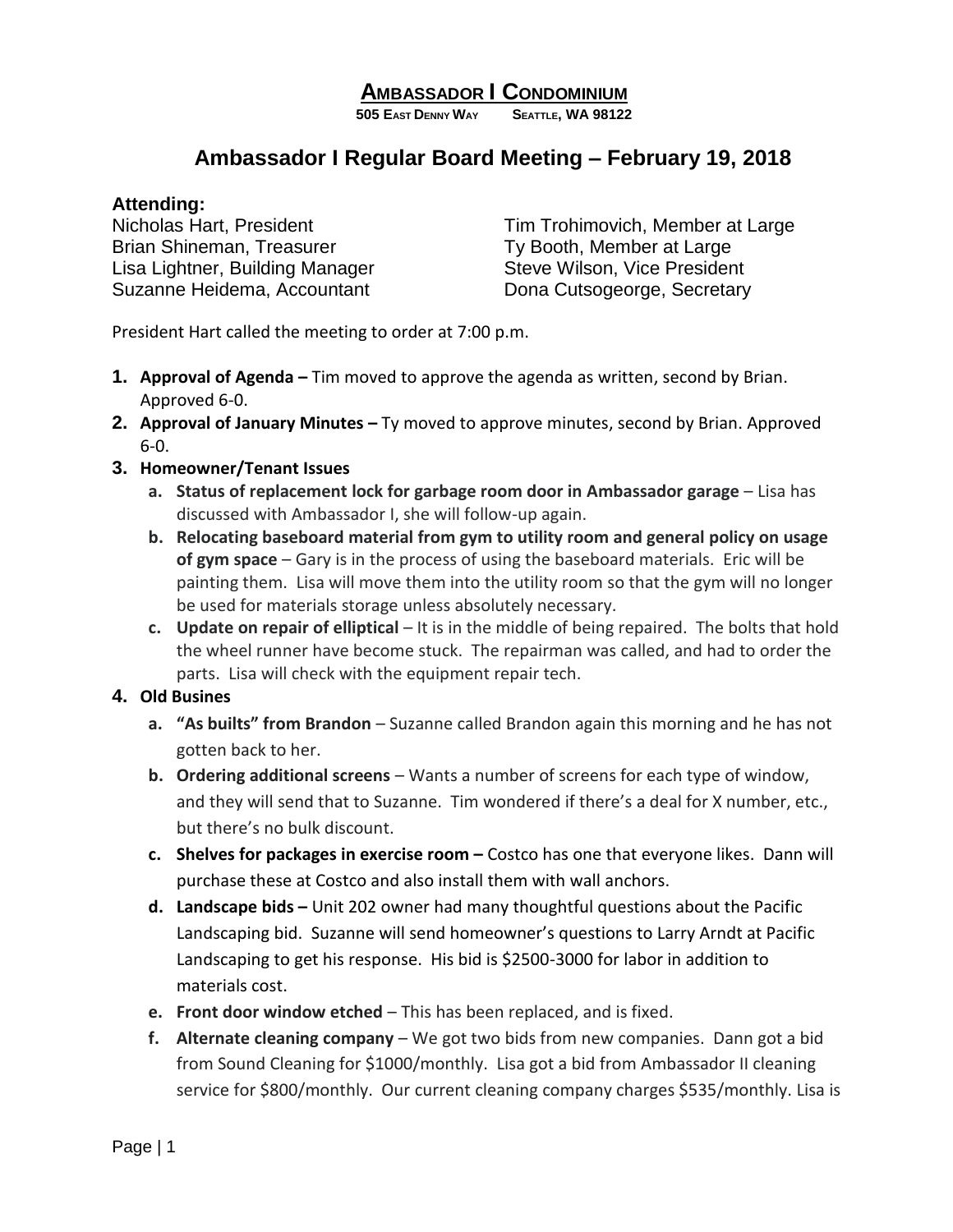looking at other options, including folding this into the building manager's job. Lisa estimates that she can do this for 2 additional hours/week. Our current cleaning contract is on a month-to-month basis. Suzanne will contact them to terminate the contract in March. Ty moved to have Lisa do the cleaning. Tim seconded the motion. Motion passed.

**g. Elevator repair + contract update** – Suzanne talked with Thyssen Krupp about a noncancellable and non-renewable contract, and that we don't like these terms. Thyssen Krupp offered to rewrite it. We need to know when it will take effect. Suzanne notified Kone via certified letter that we would not do another 5-year renewal because we'd be getting other bids. Kone has never billed us for the weeks of elevator repairs. Many of these were tasks that should have been done via regular maintenance that they were under contract to do. Suzanne will find out if they will bill us for that time. We're paid through March with Kone. We will give them notice effective April 1st and switch to Thyssen Krupp. Tim moved that we cancel contract with Kone and enter into a new quarterly contract with Thyssen Krup. Brian seconded. The motion passed.

### **5. New Business**

- **a. Transfer of Reserve Funds to cover Battery Backup Lights in Hallways** The cost for battery backup lights is \$3169.55 + tax. Brian moved that we take these funds from reserve funds to cover the costs. Ty seconded. The motion passed.
- **b. 1st Insured Cash Sweep** First Security Insured is getting rid of their extra FDIC insurance. We moved our funds there so that all funds were in one bank. The sweep is only good for large entities. Anything above \$250K gets swept into a money market account. This isn't cost-effective for our reserves because we won't earn interest on these funds. Unless the \$250K is lowered (\$25-30K) it doesn't make sense for us to use this service. Suzanne will look into moving the funds into another bank. If First Security is unwilling to approve a checking account balance of \$20,000 or less we will remove the excess funds to another bank. Suzanne will hear from the branch manager about this and we will make a decision.
- **c. Ratify email vote on unit 108 remodel.** Tim moved that the application be approved. Steve seconded. The motion was approved.
- **d. Ratify email vote on unit 203 repair vs remodel.** Steve moved that this be approved as a repair. Ty seconded. The motion passed.

### **6. Building Manager Report (Lisa)**

- **a. Snow removal**  Lisa pointed out an effective snow shovel (actually a roofer's spade) for our next Snowmageddon. Slip and fall insurance claims were discussed.
- **b. Unit 408**  The floor is built up over the original configuration. Discussion about adding language to the Ambassador website about bathroom remodels and what other units have discovered when bathtubs, etc., have been removed. We have many photos of bathroom demolitions and can make these available to homeowners planning remodels. The HOA keeps an archive of what is behind the walls so that we have accumulated and collective knowledge of the building.